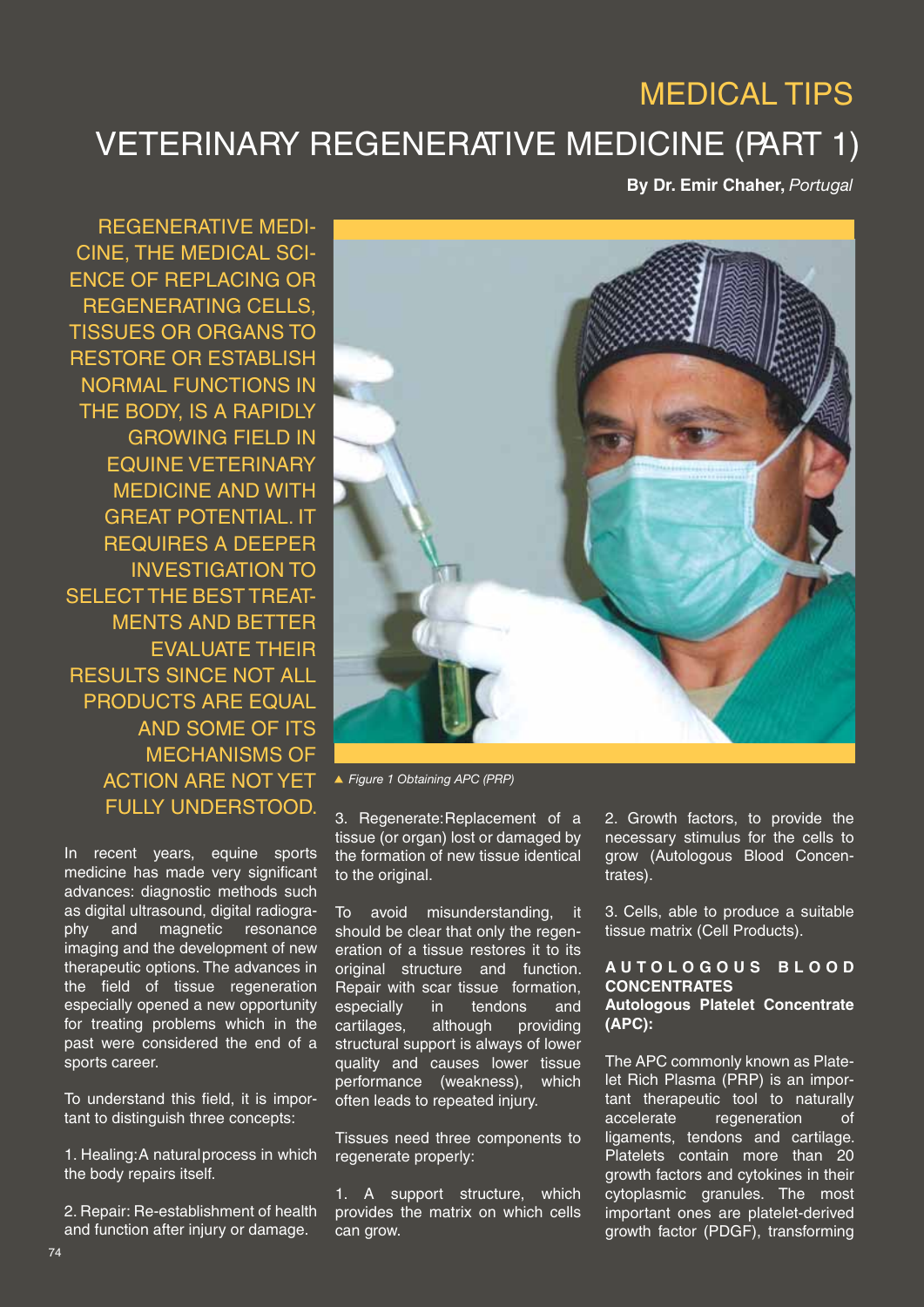growth factor beta (TGF- ), the vascular endothelial growth factor (VEGF), fibroblast growth factor (FGF) and the insulin-like growth factor (IGF-I and II).

The purpose of the method is to obtain a high concentration of platelets in a small volume of plasma (Figure 1) separated from other cellular components of blood (red and white cells).

There are several commercial systems and kits to produce PRP from peripheral blood of the horse.

In our Equine Clinic (Portugal) we have been using PRP to treat orthopaedic injuries in sport horses for many years and verify the best results with the double tube centrifugation method and ultrasound guided injection directly inside the lesion (Figure 2). It should be performed in a hospital environment and under strict surgical asepsis to prevent contaminations during the preparation.

Although the PRP is not a cell therapy, there is evidence of recruitment of mesenchymal cells (adult stem cells) that migrate to the site of injury due to the chemotactic effect of the growth factors.

## **Autologous Conditioned Serum (ACS):**

ACS, or IRAP as is commonly known, has an analgesic and anti-inflammatory effect, based on the inhibition of interleukin-1, an important inflammatory mediator.

The method is based on the selective increase of interleukin-1 receptor antagonist protein (IRAP) from the patient's own blood.

Producing ACS requires incubation at 37° C for 24 hours of venous blood in the presence of glass beads. Blood leukocytes produce high amounts of anti-inflammatory cytokines that accumulate in the serum.

The IRAP is used primarily for the treatment of osteoarthritis (OA) in horses, but due to its complexity and



*Figure 2 ACP (PRP) ultrasound-guided injection* 

elevated cost it is becoming less interesting in light of the growing evidence of the efficacy of PRP in the treatment of equine OA.

#### **Bone Marrow Aspirates:**

Bone marrow contains mesenchymal cells, other types of cells and platelets. Concentration of growth factors is similar to that of the PRP. Some veterinarians still use bone marrow obtained by sternal or iliac puncture as direct injection (or after centrifugation) for the treatment of tendon injuries.

**But treatment with raw bone marrow should not be confused with stem cell therapy** because the concentration of these cells in the bone marrow is extremely low (0.01% to 0.001% of mononuclear cells). It is a very invasive technique without significant comparative advantages and tends to become obsolete.

#### **CELL PRODUCTS Stem Cells:**

Stem cells are undifferentiated cells that have the ability to divide or self-renew indefinitely. They can differentiate resulting in various types of cell lines and turn into

mature cells with specialized characteristics and functions, like nerve, heart, skin, blood, bone and cartilage cells.

#### **Mesenchymal Stem Cells (MSC):**

MSCs obtained from adult tissues are a population of undifferentiated multipotent cells, capable of differentiating into various tissues of mesodermal origin such as bone, cartilage, ligaments, tendons and muscles. MSCs can be isolated, expanded by replication and induced to differentiate into various cell lines.

Almost all tissues contain MSC including bone marrow, fat tissue or umbilical cord tissue. However, the content of MSCs varies significantly among different tissues.

In Veterinary Medicine, MSCs obtained from the patient's own tissues (bone marrow or fat tissue), are sent to a specialised laboratory (Figure 3) where they are expanded in vitro. Once it reaches the adequate cell number to the extent of the lesion (usually 10-20 million), these are sent to the veterinarian for implantation by ultrasound-guided injection inside the lesion (tendon or ligament) or joint.